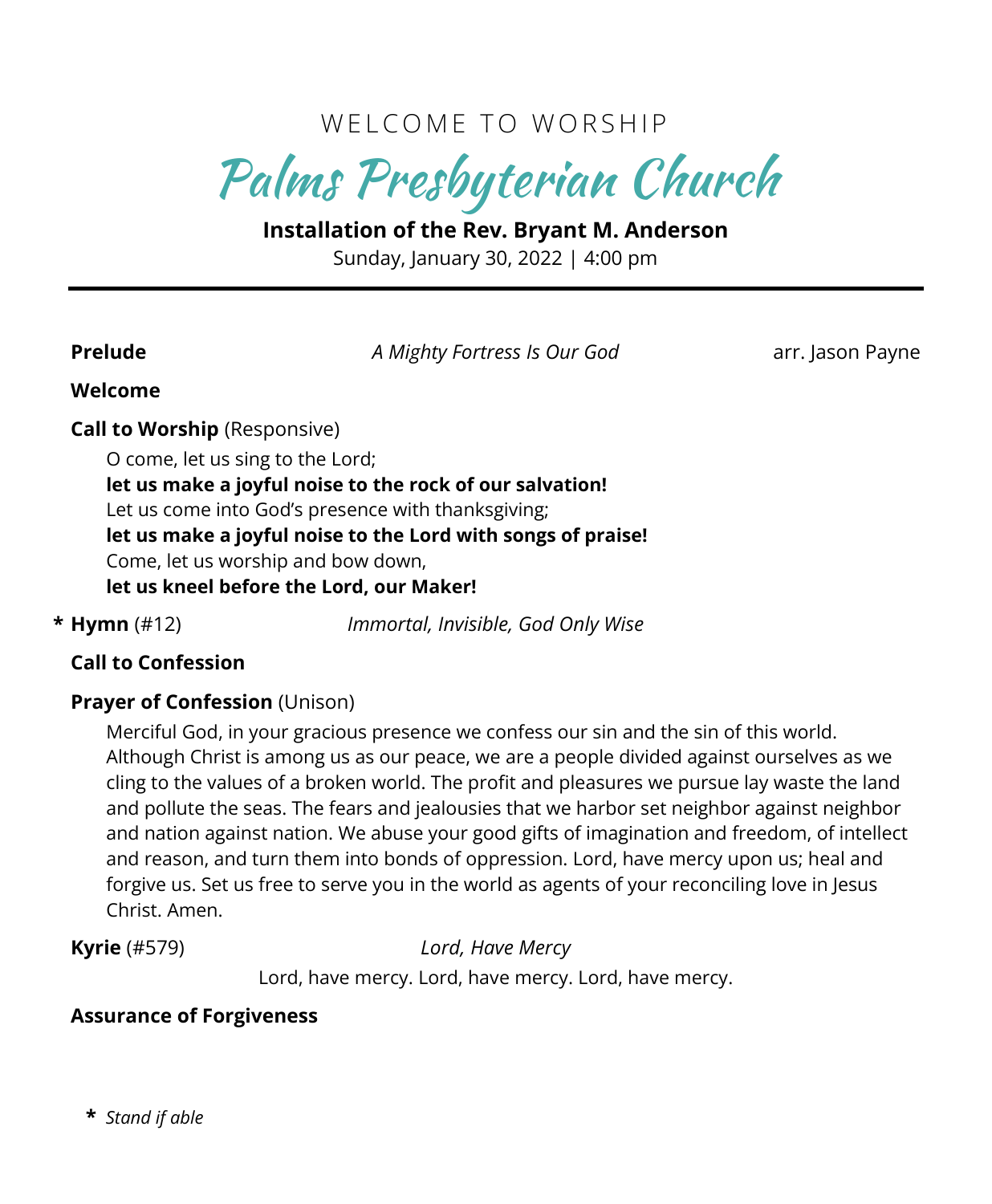| * Response $(\#582)$          | Glory, to God, Whose Goodness Shines on Me                                                                                                                                                                                                                                                                                                                                                                                                          |                      |
|-------------------------------|-----------------------------------------------------------------------------------------------------------------------------------------------------------------------------------------------------------------------------------------------------------------------------------------------------------------------------------------------------------------------------------------------------------------------------------------------------|----------------------|
|                               | Glory to God, whose goodness shines on me,                                                                                                                                                                                                                                                                                                                                                                                                          |                      |
|                               | and to the Son, whose grace has pardoned me,                                                                                                                                                                                                                                                                                                                                                                                                        |                      |
|                               | and to the Spirit, whose love has set me free.                                                                                                                                                                                                                                                                                                                                                                                                      |                      |
|                               | As it was in the beginning, is now and ever shall be. Amen.                                                                                                                                                                                                                                                                                                                                                                                         |                      |
| <b>Scripture Reading</b>      | 1 Corinthians 9:19-23                                                                                                                                                                                                                                                                                                                                                                                                                               |                      |
| <b>Choral Anthem</b>          | Lord, Make Me an Instrument<br>The Chancel Choir                                                                                                                                                                                                                                                                                                                                                                                                    | Jonathan Willcocks   |
|                               | Lord, make me an instrument of thy peace; where there is hatred, let me sow love;<br>where there is injury, pardon; where there is discord, may there be union; where there is doubt, faith.<br>Lord, make me an instrument of thy peace; where there is despair, let there be hope;<br>where there is darkness, light; where there is sadness, may there be joy!<br>May we all be in peace and only peace and may that peace come unto each of us. |                      |
| <b>Sermon</b>                 | "Whatever it Takes"                                                                                                                                                                                                                                                                                                                                                                                                                                 | Rev. Craig Davies    |
| * Hymn $(\#722)$              | Lord, Speak to Me, That I May Speak                                                                                                                                                                                                                                                                                                                                                                                                                 |                      |
| <b>Invitation to Offering</b> |                                                                                                                                                                                                                                                                                                                                                                                                                                                     |                      |
| <b>Offertory</b>              | Lord, Here Am I                                                                                                                                                                                                                                                                                                                                                                                                                                     | arr. Anna Laura Page |
| * Doxology (#606)             | Praise God, from Whom All Blessings Flow                                                                                                                                                                                                                                                                                                                                                                                                            |                      |
|                               | Praise God, from whom all blessings flow;<br>praise him, all creatures here below;<br>praise him above, ye heavenly host;<br>praise Father, Son, and Holy Ghost. Amen.                                                                                                                                                                                                                                                                              |                      |
| * Prayer of Dedication        |                                                                                                                                                                                                                                                                                                                                                                                                                                                     |                      |
|                               |                                                                                                                                                                                                                                                                                                                                                                                                                                                     |                      |

### THE INSTALLATION

#### **Litany of Gifts** (Responsive)

There are varieties of gifts, but it is the same Spirit who gives them. **There are different ways of serving God, but it is the same Lord who is served.** God works through each person in a unique way, but it is God's purpose that is accomplished. **To each is given a gift of the Spirit to be used for the common good.** Together we are the body of Christ, and individually members of it.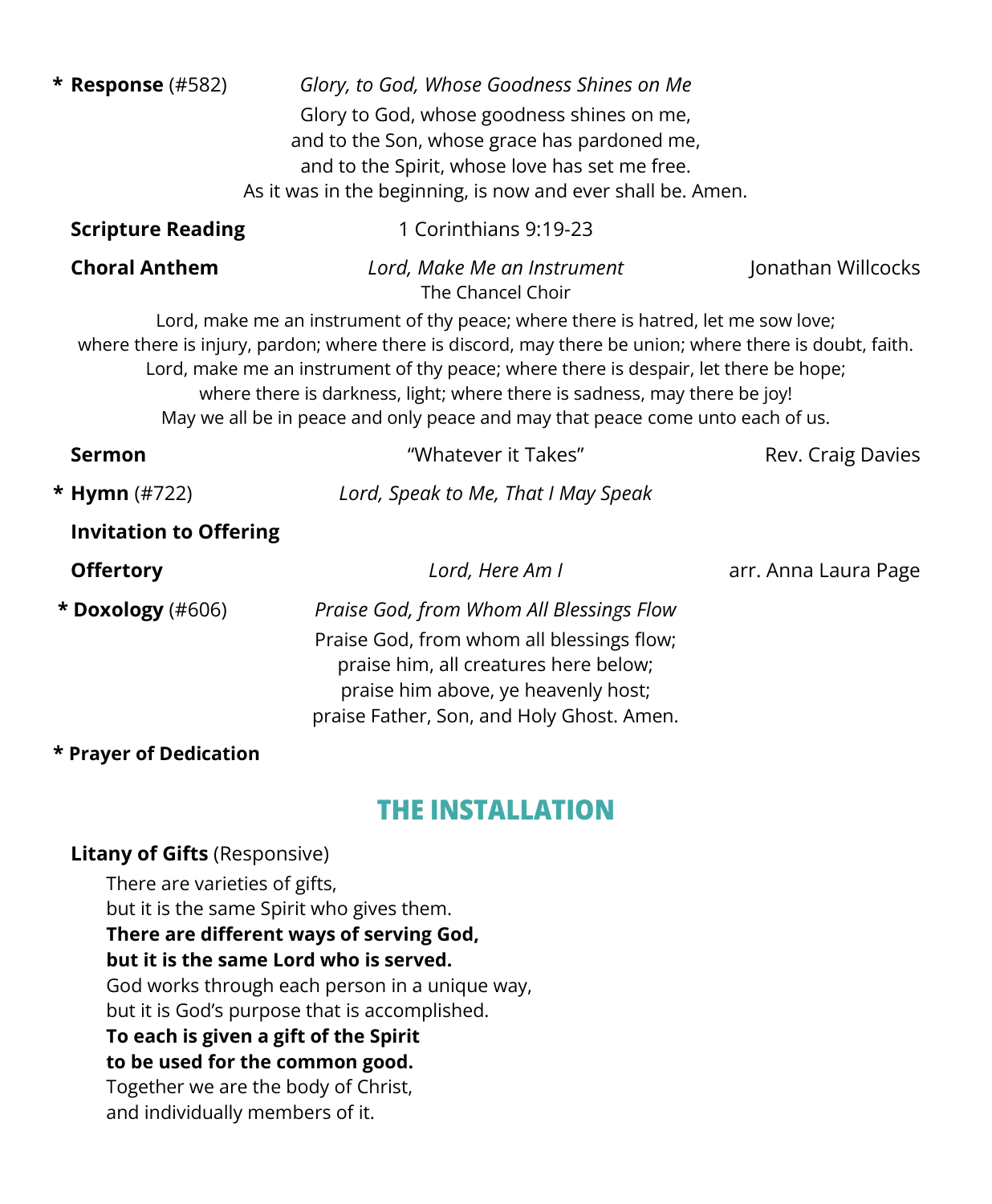#### **Statement of Installation**

#### **\* Affirmation of Faith** (Unison) *The Apostles' Creed*

I believe in God the Father Almighty, Maker of heaven and earth, and in Jesus Christ, his only Son our Lord; who was conceived by the Holy Ghost, born of the Virgin Mary, suffered under Pontius Pilate, was crucified, dead, and buried; he descended into hell; third day he rose again from the dead; he ascended into heaven, and sitteth on the right hand of God the Father Almighty; from thence he shall come to judge the quick and the dead. I believe in the Holy Ghost; the holy catholic Church; the communion of saints; the forgiveness of sins; the resurrection of the body; and the life everlasting. Amen.

#### **Constitutional Questions**

#### **Declaration of Installation**

**Charge to the Minister**

#### **Charge to the Congregation**

| <b>* Hymn</b> (#757) | Today We Are All Called to Be Disciples      |                     |
|----------------------|----------------------------------------------|---------------------|
| * Sending Blessing   |                                              |                     |
| <b>Postlude</b>      | Toccata on All Creatures of Our God and King | arr. Gilbert Martin |